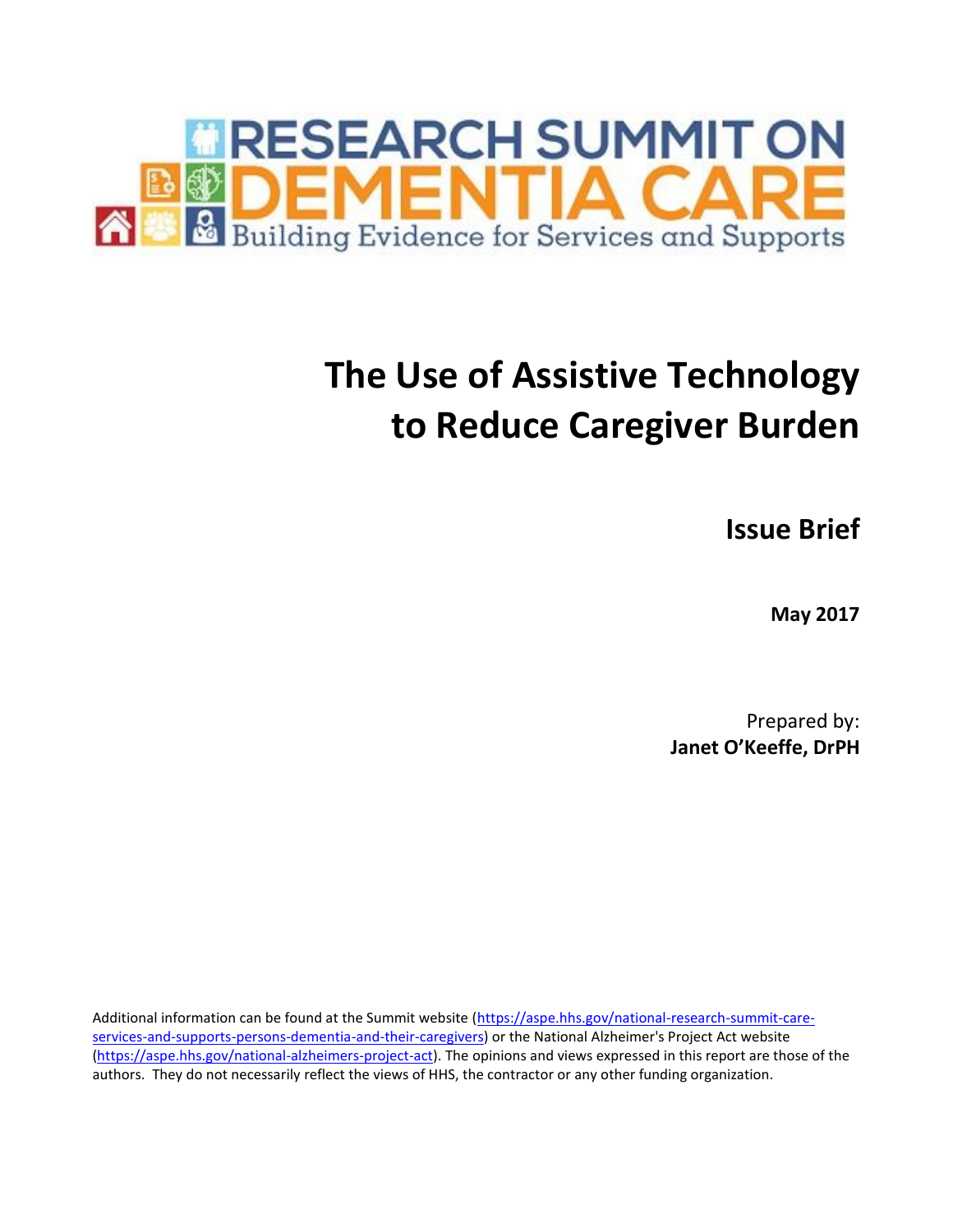# **The Use of Assistive Technology to Reduce Caregiver Burden**

# **Issue Brief**

# **Research Summit on Dementia Care: Building Evidence for Services and Supports**

Prepared for

**Rohini Khillan, MPH** Office of the Assistant Secretary for Planning and Evaluation Disability, Aging, and Long-Term Care Policy 200 Independence Avenue, SW Washington, DC 20201

Prepared by

# **Janet O'Keeffe, DrPH**

Independent Consultant 278 North Robinson Drive Macon, NC 27551

RTI Project Number 0215288.002.000.001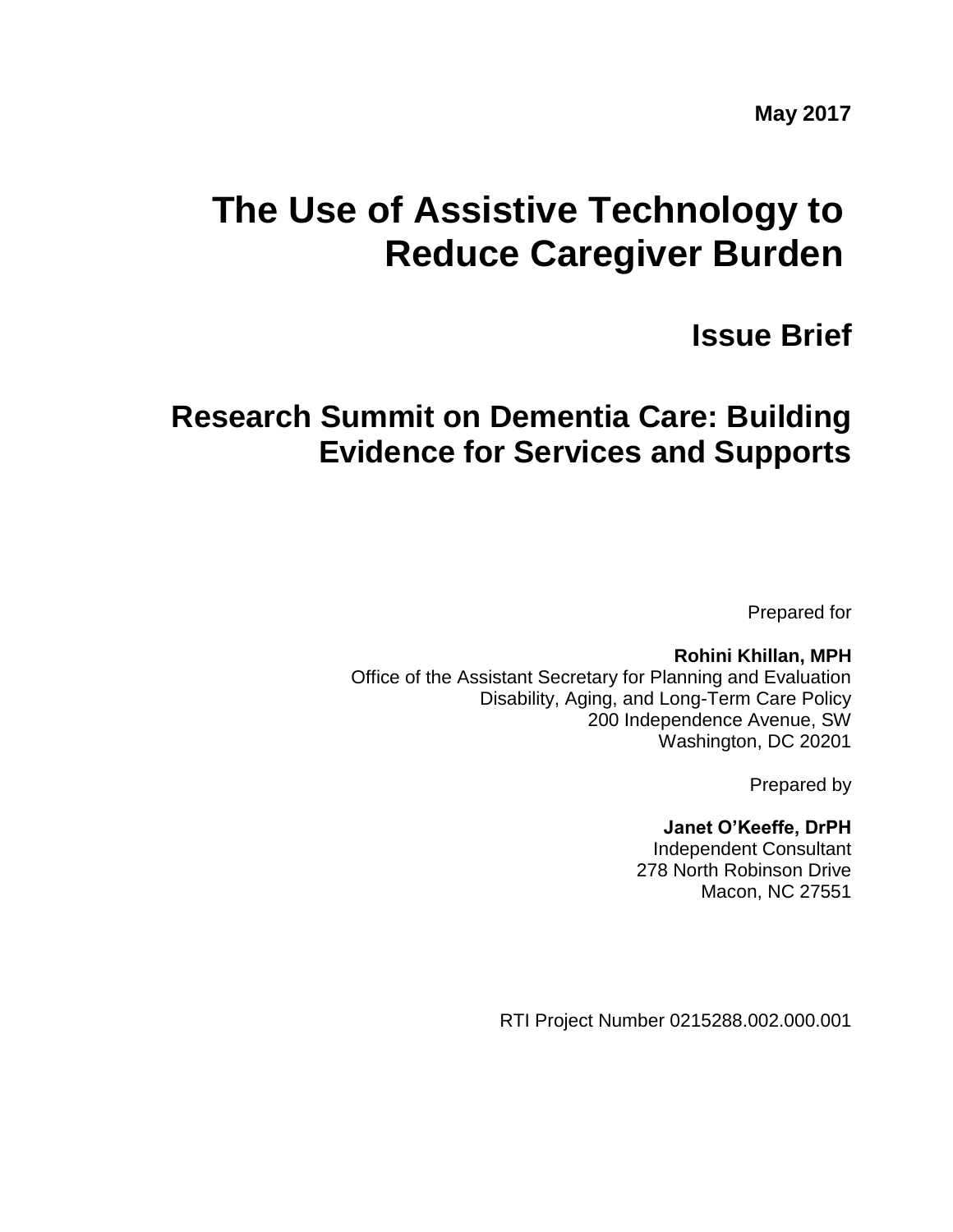# **Executive Summary**

The Assistive Technology Act of 1998 defines *assistive technology* as any item, piece of equipment, or product system that is used to increase, maintain, or improve the functional capabilities of individuals with disabilities. The most frequently cited goals for assistive technology for persons with dementia living in the community include maintaining independence, helping to ensure safety, and reducing caregiver burden, which, it is hoped, will delay or prevent costly institutionalization.

However, the evidence base for assistive technology that can compensate for cognitive impairment is lacking and little research has been conducted on technologies to address many common symptoms and impairments of dementia other than memory loss. Much of the research to date is methodologically flawed and does not take account of important issues, such as (1) the need to involve persons with cognitive impairment and dementia—and their caregivers—in the identification and development of assistive technology that will make a meaningful difference in their lives; and (2) determining who can benefit from a specific technology and the optimal time for introducing it.

Nonetheless, some commercial assistive technology products are available that may help to maintain independence by helping to orient a person with memory loss to time and place and facilitating the performance of activities of daily living. Importantly, a wide range of monitoring technologies can relieve caregivers from the strain of constant supervisory attentiveness.

However, no product will be effective and beneficial for everyone. Given the lack of research on the effectiveness of most commercially available products, caregivers need to assess whether an individual can use it and benefit from it and introduce the product on a trial basis. Assessment to ensure that an assistive technology product matches a person's deficits, abilities, and preferences must be ongoing because dementia is characterized by progressive decline.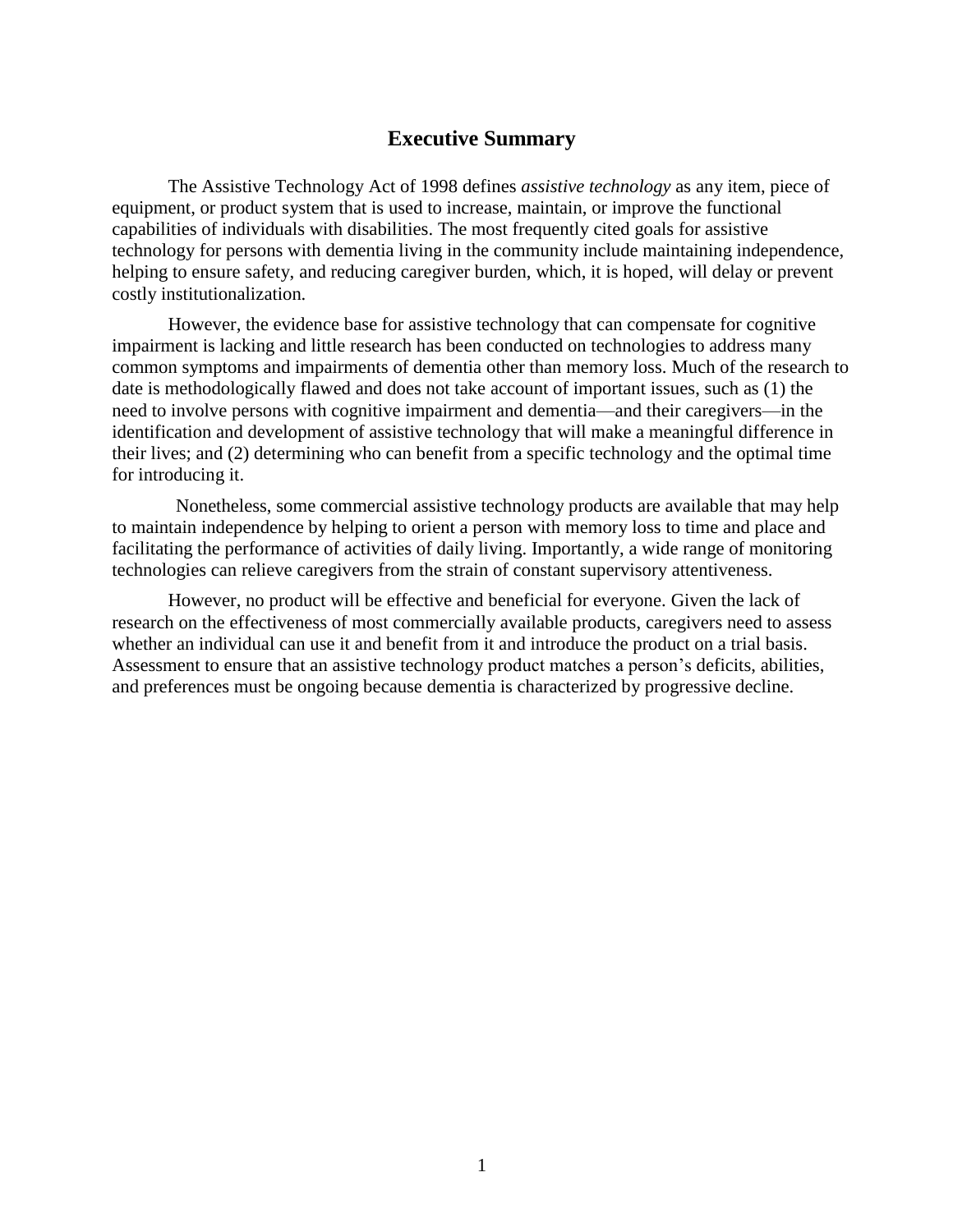#### **Introduction**

More than 5 million Americans have dementia, and the number of people with Alzheimer's disease, the most common cause of dementia, is projected to increase to 13.8 million by 2050 (Hebert, Weuve, Scherr, & Evans, 2013; National Institute on Aging, [NIA] 2016). Currently, no pharmacological treatments can prevent, cure, or significantly delay the onset or progression of Alzheimer's and other diseases that cause dementia (Cummings, Morstorf, & Zhong, 2014; NIA, 2016; U.S. Department of Health and Human Services, 2016).

Dementia affects individuals' cognitive function, behavior, and ability to perform everyday activities such as shopping, paying bills, and managing medications (Alzheimer's Association, 2016; NIA, 2016). As the condition progresses, individuals may need assistance with bathing, dressing, and eating. People living with dementia and their family caregivers face great difficulties in coping with and managing the condition. In particular, common behavioral problems—such as agitation, aggression, and wandering—are a significant source of stress for caregivers (Sales, Mayordomo, Redondo, Torres, and Bendicho, 2016). Caregivers experience high rates of depression and anxiety and are at increased risk for poor physical health outcomes (National Center on Caregiving, 2017).

Assistive technology has been proposed as a means to compensate for specific physical and cognitive deficits of people with dementia and to lessen caregiver burden. At least three additional factors have increased interest in the potential of assistive technology to compensate for cognitive deficits and to substitute for or complement informal and formal caregiving for people with dementia: (1) the projected long-term care workforce shortage, (2) the high cost of institutional care when caregivers can no longer meet an individual's needs at home, and (3) the availability of new technologies (O'Keeffe, Maier & Freeman, 2010; Woolham, Gibson, & Clarke, 2006).

Assistive technology has been defined in many ways. For example, the Assistive Technology Act of 1998 defines *assistive technology* as any technology designed to be used as an assistive technology device or service. An assistive technology device is "any item, piece of equipment, or product system, whether acquired commercially, modified, or customized, that is used to increase, maintain, or improve the functional capabilities of individuals with disabilities." Assistive technology services include those that directly assist an individual with a disability in the selection, acquisition, or use of an assistive technology device. Many organizations that support people with disabilities use similar definitions.

Given such a broad definition, research on assistive technology for dementia care covers a very wide range of products from "low tech" items such as grab bars, walkers, and reminder calendars, to "high tech" items such as "smart house" sensors to turn off appliances when they pose a hazard; remote monitoring systems to determine the level of activity and safety of persons in their homes; and GPS tracking technology to enable caregivers to locate individuals who wander and get lost (O'Keeffe, Maier & Freeman, 2010). Some of these assistive technology items—such as walkers and other devices to compensate for physical impairments—are considered to be durable medical equipment by public and private health insurance programs.

The most frequently cited goals for assistive technology products for persons with dementia living in the community include maintaining independence, helping to ensure safety, and reducing caregiver burden, which, it is hoped, will delay or prevent costly institutionalization. However, there is disagreement about the potential for assistive technology to compensate for the cognitive deficits associated with dementia. Some experts believe that computing, consumer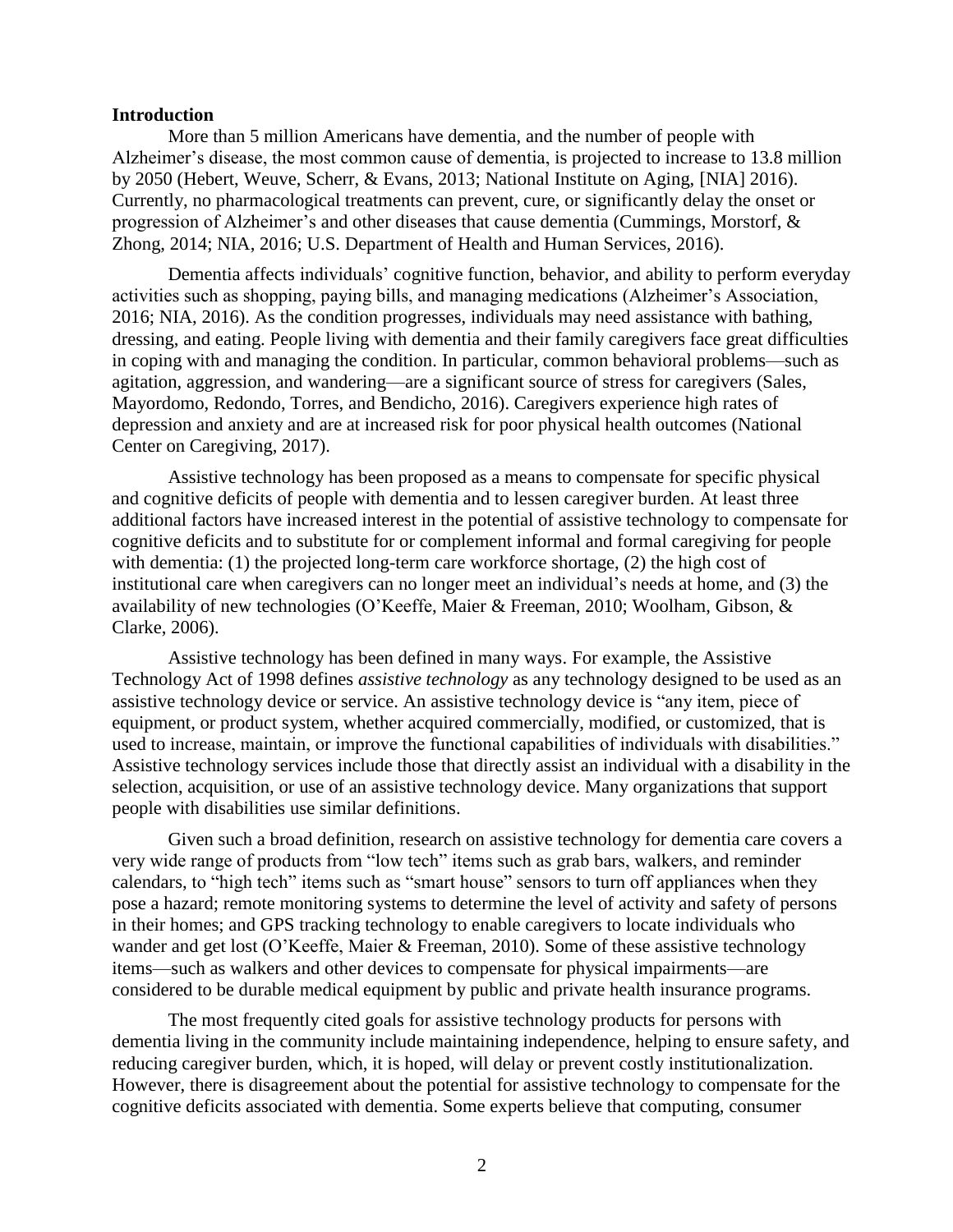electronics, and telecommunications technologies have the potential to improve the quality of life for persons with dementia and their caregivers. In contrast, the Everyday Technologies for Alzheimer's Care initiative noted that many researchers, family members, social workers, and policy makers often assume that older people in general—and persons with dementia in particular—are incapable of using information and communication technologies (Dishman & Carrillo, 2007). This view is reflected in the marketing of "simplified" versions of widely used technologies, such as mobile phones and television remote controls, for older persons.

#### **Lack of an Evidence Base for the Effectiveness of Assistive Technology in Dementia Care**

Review articles on the topic of assistive technology for people with dementia identified several hundred studies published over the last 25 years. However, few of the evaluations met commonly accepted research standards of methodological rigor.

One review article examined the literature between January 1992 and February 2007 (Topo, 2009). After assessing 46 publications, including one review article, the author concluded that research on the role of technology in dementia care is still in its infancy and that much more study is needed to develop methods for assessing the relevant technologies' efficacy, acceptability, and usefulness, and to improve the coherence of study designs and outcome measures.

The most recent review article examined the literature between 1995 and 2011 and found that only 41 of 232 relevant studies met the methodological criteria for inclusion (Fleming & Sum, 2014). Of these, only 7 were considered methodologically strong; 10 were rated moderate, and 24 weak. The methodological limitations of these studies included small samples, high dropout rates, limited statistical analyses, and poor performance of the technology itself. The authors noted a great need for better designed, methodologically stronger studies, along with careful assessment to determine the likely benefit of a technology to an individual. The authors concluded that the research was unable to establish a positive effect of the assistive technologies reviewed in the lives of people with dementia.

Some review articles focus on a single technology, such as motion-based technology to increase physical activity. Motion-based technology is hypothesized to promote activity, improve cognition and physical function, and provide an engaging leisure activity. One type—computer sports games—requires users to wear a transmitter on the wrist so their hand and arm movements affect the motion of a ball or other sports item displayed on the computer monitor. Such games can be played while standing or sitting.

Some evidence suggests that the benefits of physical activity for people with dementia living in the community may include slowed progression of cognitive decline, improved mood and reduction in depression, and improved sleep (Teri, Logsdon, & McCurry, 2008). One systematic review, which analyzed 31 articles on motion-based technology, concluded that people with mild cognitive impairment or dementia can and are willing to learn to use it (Dovel & Astell, 2017). Participants in many of the studies reported a range of positive reactions to the activities, including enjoyment, engagement, stimulation, empowerment, encouragement, and motivation.

Nonetheless, the authors of the review concluded that although the current literature supports the use of the motion-based technology for people with mild cognitive impairment and dementia, this area of research is in the very beginning stages and requires further investigation. They noted the need for research on how to introduce motion-based technology to people with mild cognitive impairment and dementia—and their caregivers—and to train and support them in its use.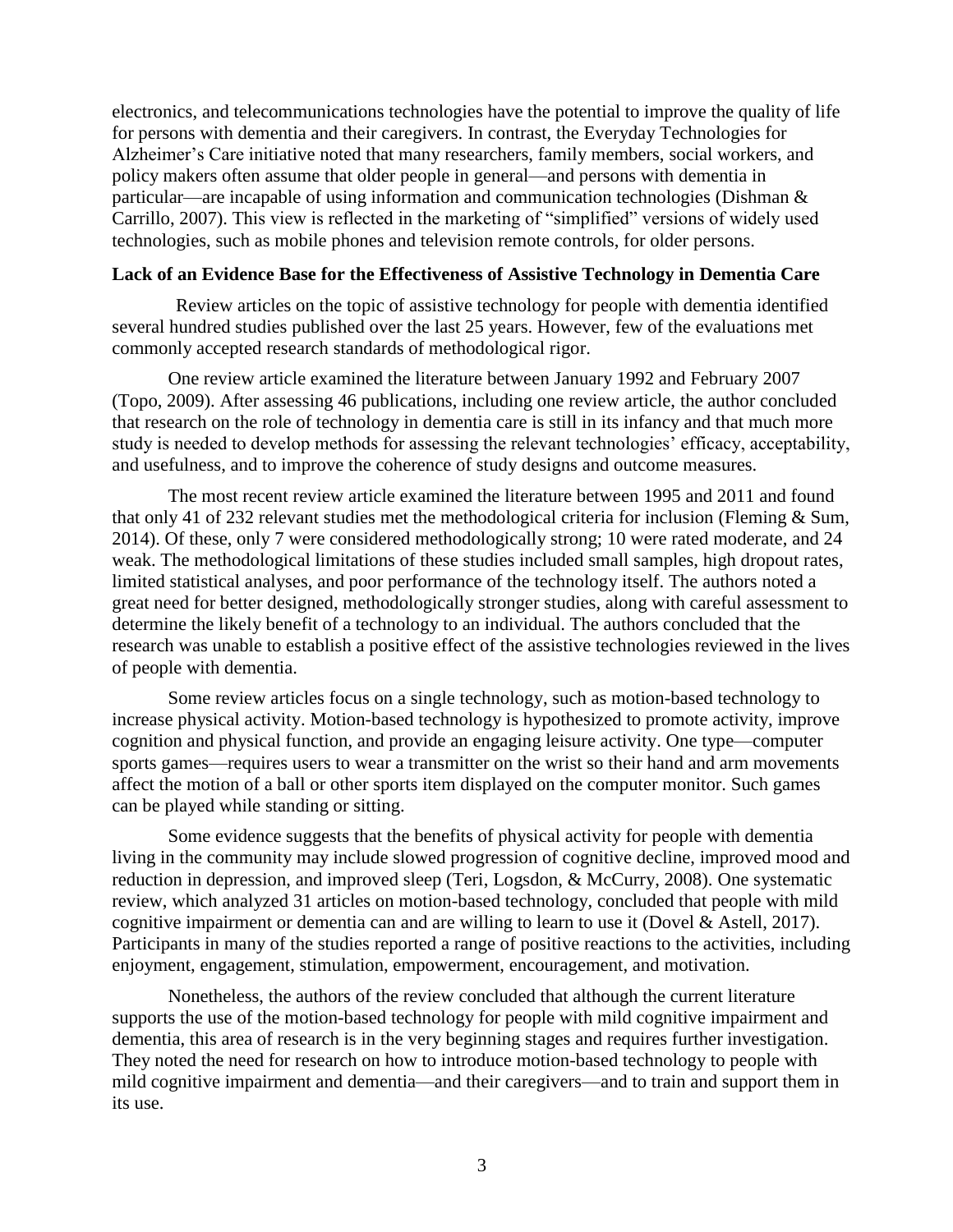Another review article sought to examine the effectiveness of smart home technologies as an intervention for people with a physical disability, cognitive impairment, or learning disability, who are living at home [\(Martin, Kelly,](http://www.ncbi.nlm.nih.gov/pubmed/?term=Martin%20S%5BAuthor%5D&cauthor=true&cauthor_uid=18843715) [Kernohan, McCreight, &](http://www.ncbi.nlm.nih.gov/pubmed/?term=Kernohan%20WG%5BAuthor%5D&cauthor=true&cauthor_uid=18843715) [Nugent, 2](http://www.ncbi.nlm.nih.gov/pubmed/?term=Nugent%20C%5BAuthor%5D&cauthor=true&cauthor_uid=18843715)008). However, no study met the methodological criteria for inclusion. The authors concluded that the studies do not provide the empirical evidence to support or refute the use of smart home technologies within health and long-term care programs.

Many other researchers have reached similar conclusions about the lack of an evidence base, noting that the assistive technology research field is in a preliminary stage of development, with a large number of qualitative studies, audits, and service evaluations, but few with sufficient rigor and an appropriate design to allow for any degree of generalizability [\(Boger, Taati,](http://www.ncbi.nlm.nih.gov/pubmed/?term=Boger%20J%5BAuthor%5D&cauthor=true&cauthor_uid=26135222) & [Mihailidis,](http://www.ncbi.nlm.nih.gov/pubmed/?term=Mihailidis%20A%5BAuthor%5D&cauthor=true&cauthor_uid=26135222) 2016) or agreement about how "success" can be measured [\(Olsson,](http://www.ncbi.nlm.nih.gov/pubmed/?term=Olsson%20A%5BAuthor%5D&cauthor=true&cauthor_uid=21843198) [Engström,](http://www.ncbi.nlm.nih.gov/pubmed/?term=Engstr%C3%B6m%20M%5BAuthor%5D&cauthor=true&cauthor_uid=21843198)  [Skovdahl, &](http://www.ncbi.nlm.nih.gov/pubmed/?term=Skovdahl%20K%5BAuthor%5D&cauthor=true&cauthor_uid=21843198) [Lampic, 2](http://www.ncbi.nlm.nih.gov/pubmed/?term=Lampic%20C%5BAuthor%5D&cauthor=true&cauthor_uid=21843198)012).

#### **Additional Research Issues**

In addition to the methodological issues discussed above, several features of the existing research on assistive technology present barriers to the development of a strong evidence base.

#### **1. Research subjects are not comparable across studies.**

To evaluate the effectiveness of an assistive technology for a specific population, research subjects should be comparable to the target population: people with dementia living in the community—with and without caregivers. The effectiveness of an assistive technology device will depend to a great degree on the type and severity of an individual's impairments. Thus, to ensure validity and reliability, researchers need to precisely define the target population and use accurate measures to identify research subjects' type and level of impairment.

Researchers vary considerably in their selection of a target population. A review of 108 abstracts on assistive technology for people with dementia, conducted for this paper, found that research subjects were selected based on the following conditions/diagnoses, using various measures:

- memory complaints
- a memory disorder
- mild cognitive impairment
- cognitive impairment
- mild dementia
- early stage dementia
- mild to moderate dementia
- early stage Alzheimer's disease
- mild to moderate Alzheimer's disease

Even if researchers reached a consensus to study only individuals with mild to moderate dementia, the measures they use to identify research subjects may not always be accurate. For example, impaired executive cognitive function (ECF) is more likely to be the initial symptom of vascular dementia, as opposed to the memory loss often associated with early Alzheimer's disease (Alzheimer's Association, 2017). But a commonly used measure—the Mini Mental Status Examination (MMSE)—can miss people with ECF impairment (Fogel, 2001). If individuals have both memory and ECF impairments, they may be categorized as having mild dementia when in fact they may have moderate to severe dementia.

Additionally, research populations may not be comparable if studies use different diagnostic measures to identify research subjects. For example, one study's inclusion criteria may use *either* a physician's diagnosis of dementia *or* a score on the MMSE, while another may use *only* an MMSE score or *only* a physician's diagnosis. Without knowledge of the measures a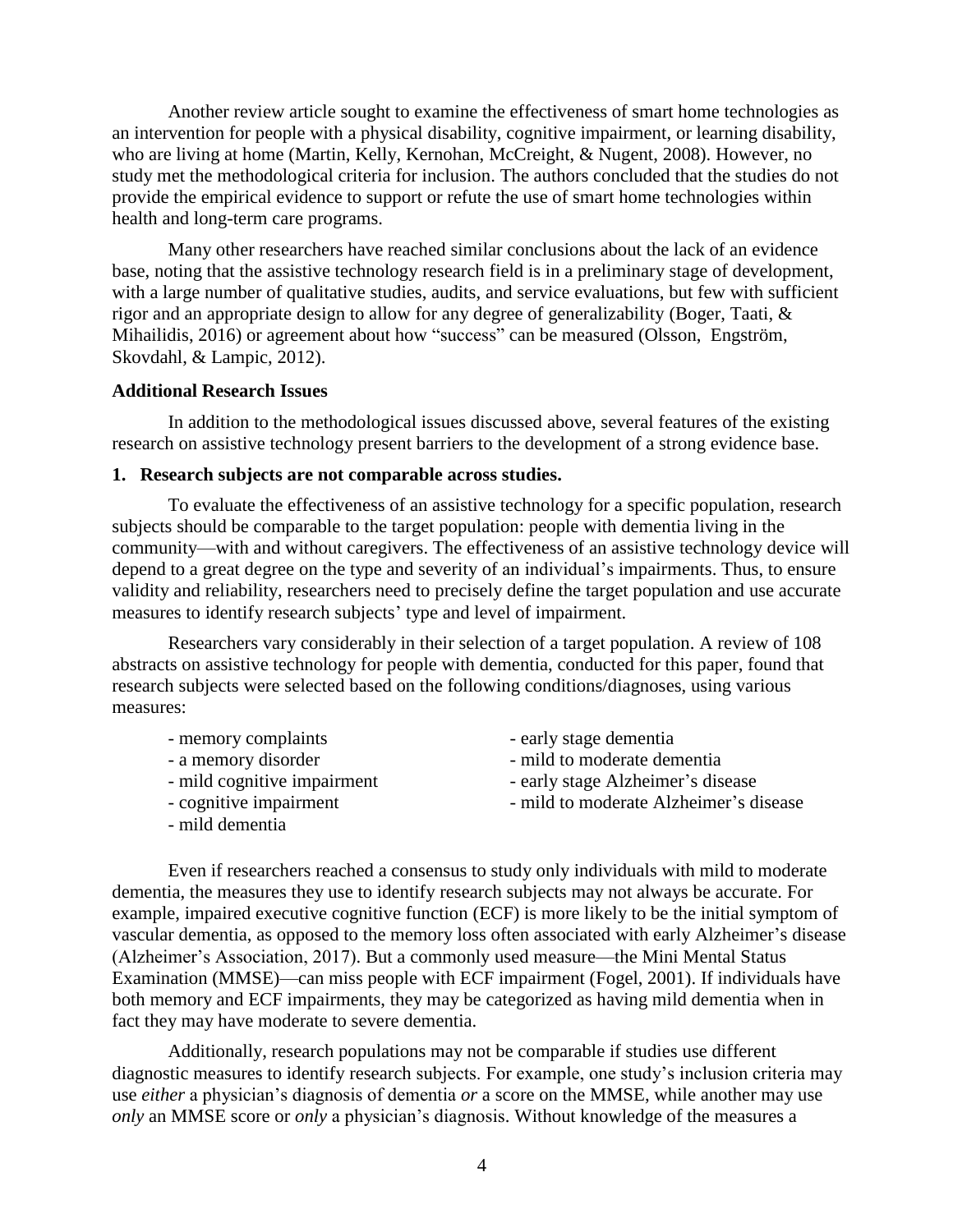physician used to make the diagnosis, it is not possible to determine if the research subjects are comparable both within and between studies.

Another issue is that researchers using the MMSE or other tests may employ different cut points to determine the stage of dementia. One study mapped MMSE scores onto Clinical Dementia Rating (CDR) categories to determine how well the MMSE performs as a surrogate of the CDR as a timesaving method of staging dementia. (Although the CDR has demonstrated high validity and reliability for this purpose, it requires the collection of a considerable amount of data from both the person with dementia and from an informant.)

The matching MMSE ranges were 0-10 for severe, 11-20 for moderate, 21-25 for mild, 26- 29 for questionable, and 30 for no dementia. Yet researchers vary in the cut points they use and not all conform to these scores. For example, to identify individuals with mild to moderate cognitive decline, one study used an MMSE score of  $25 \pm 3.4$  (28.4 - 21.6) [\(De Luca et al., 2016\),](http://www.ncbi.nlm.nih.gov/pubmed/?term=De%20Luca%20R%5BAuthor%5D&cauthor=true&cauthor_uid=27383825) while another used an MMSE score of  $21.7 \pm 2.9$  (mean  $\pm$  SD), (24.6 - 18.8) (Lanza et al., 2014). Neither of these cut points exactly match those that were mapped on CDR categories.

#### **2. Assistive technologies generally focus on compensating for memory loss and do not take account other impairments that may preclude the use of a specific device or of behavioral symptoms, such as wandering, that cause stress for caregivers**.

An early review of assistive technology for persons with cognitive impairment concluded that very little is known about the relationship between dementia's clinical features and the characteristics of assistive technology that are most suitable for individuals with specific impairments and behavioral symptoms (LoPresti, Mihailidis, & Kirsch, 2004). One review article noted that the greatest attention has been paid to memory aids, while little research has been conducted on devices that address any of the other progressive impairments associated with dementia such as aphasia, agnosia, apraxia, visuospatial deficits, and executive dysfunction (Bharucha et al., 2009).

Another review noted that common neuropsychiatric symptoms—such as agitation, aggression, rummaging and hoarding, wandering, disinhibition, apathy, resistance to daily care, and disruptive vocalizations—cause considerable stress for caregivers (Niedens, 2012), yet few if any assistive technology devices/interventions are available to help manage these symptoms [\(Kerssens](http://www.ncbi.nlm.nih.gov/pubmed/?term=Kerssens%20C%5BAuthor%5D&cauthor=true&cauthor_uid=25614507) et al., 2015).

Many studies focus on assistive technologies that prompt people to perform an activity that it is assumed they have "forgotten" how to do. Devices designed to prompt and remind people to perform specific activities—from hand washing to cooking to eating—are viewed as a means to compensate for memory loss. But other impairments unrelated to memory loss—such as impaired ECF—can preclude the use of such "reminder" devices.

Individuals may fail to wash their hands after using the toilet not because they have forgotten how to but because they no longer understand the need to perform the task or have lost the ability to follow instructions to carry out a task. Thus, they may become combative when a caregiver attempts to make them perform these activities. Providing prompts and even step-bystep instructions in such a case will not result in the desired behavior.

Another example of an assistive technology device that assumes memory loss is the only impairment is the design of an "easy-to-use" telephone with photos of friends, family members, and caregivers. These phones have several auto-dial buttons with photos of the person to be called. However, people with dementia may not recognize the phone, or be able to identify the photo or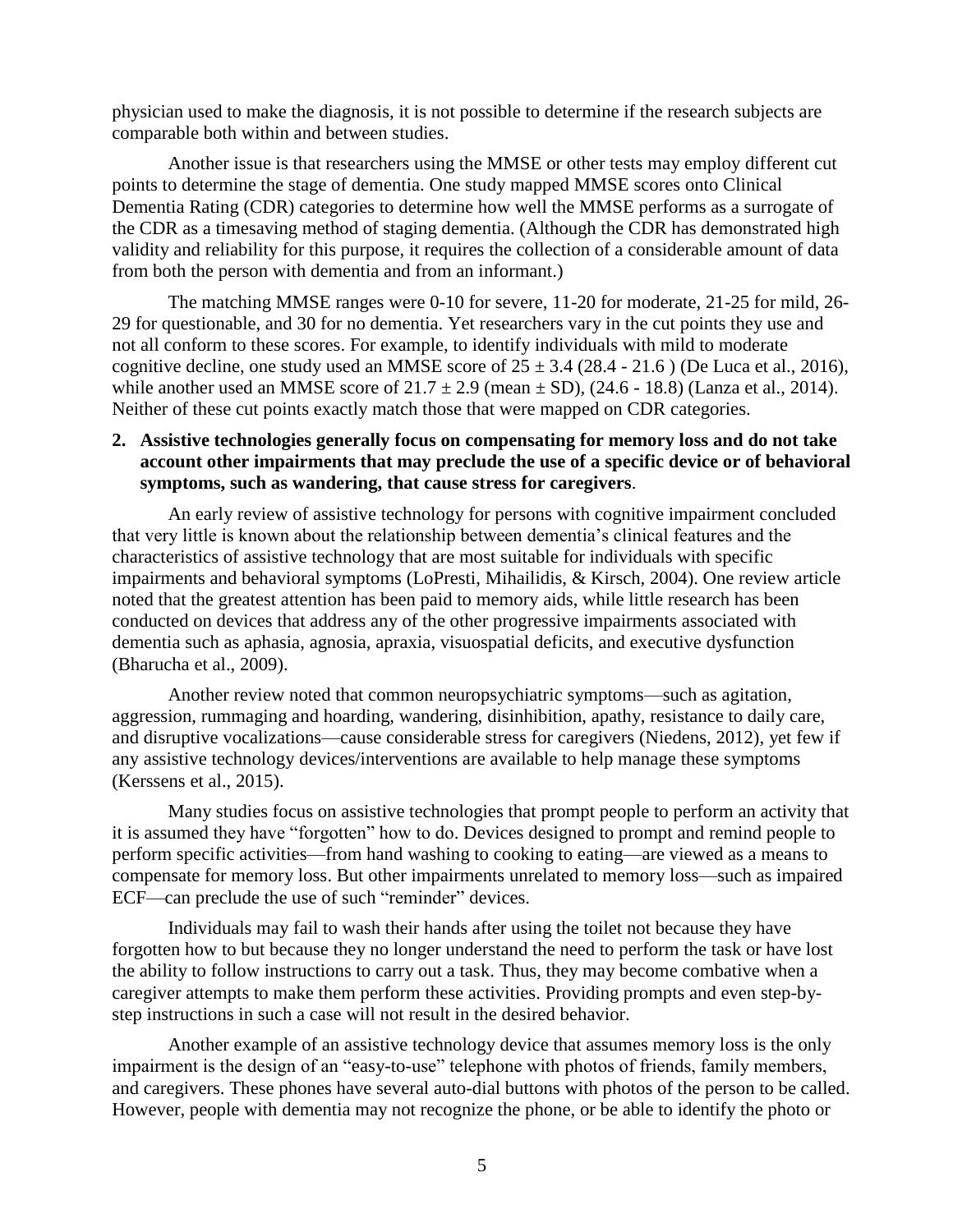the voice of the person called, or have the ability to follow through on a plan to call someone. They also may have aphasia—the inability to communicate with speech.

# **3. The target population may be too impaired to use an assistive technology device.**

If researchers evaluate an assistive technology device for memory impairment among people with mild or moderate dementia, they may find that is not effective. But it may be effective for persons with mild cognitive impairment, approximately 60 to 65 percent of whom develop clinical dementia during their lifetime (Busse, Angermeyer, & Riedel-Heller, 2006). Introducing assistive technology devices at the very early stages of cognitive impairment would give the person time to learn to use and become familiar with it, and establish behavioral routines for using it that might persist into the early and moderate stages of dementia (Royall, 2010). Whether this learning would persist is currently unknown.

## **4. People with cognitive impairment or dementia living alone—with or without caregivers "on call"—are rarely included as research subjects.**

A major goal of assistive technology is to help people live independently. However, one review article found that assistive technology research was conducted most often in residential care settings, such as assisted living facilities and nursing homes; only a few studies involved people with dementia living alone in the community (Topo, 2009). Devices that work in residential settings may or may not be effective in community settings.

### **5. Factors that affect the adoption and continued use of assistive technology are rarely considered.**

Few studies consider factors that may affect the adoption and continued use of assistive technology. A key factor is the lack of information about what products are available and guidance for verifying manufacturers' claims because of an absence of agreed-upon standards (Woolham, Gibson, & Clarke, 2006).

Affordability is also a major factor. Although some basic devices such as reminder aids are low cost, sophisticated electronic monitoring systems may not be affordable for many people, and insurance coverage for assistive technology for people with dementia is very limited. Caregivers need to be educated about how assistive technology may or may not benefit a person with dementia—and themselves—before making a purchase.

Individual factors may also influence the adoption of assistive technology devices. For example, people with dementia may reject assistive technologies that need to be worn around the neck or wrist—such as a personal emergency response system or a tracking device—because it is uncomfortable or stigmatizing. If they have initially accepted it, as their condition deteriorates they may no longer recognize it or understand its purpose and discontinue its use. Several researchers argue that to achieve greater acceptance of—and satisfaction with—assistive technology devices, persons with dementia and their caregivers need to be involved in their development and design—termed a user-centered design approach (Zwijsen, Niemeijer, & Hertogh, 2011).

Finally, even if an assistive technology has been adopted, it can fall into disuse because of poor assessment of client needs, inappropriate choice of equipment, lack of client and caregiver instruction and support, and failure of the assistive technology to meet clients' and caregivers' expectations or needs (Bonner & Tahir, 2012).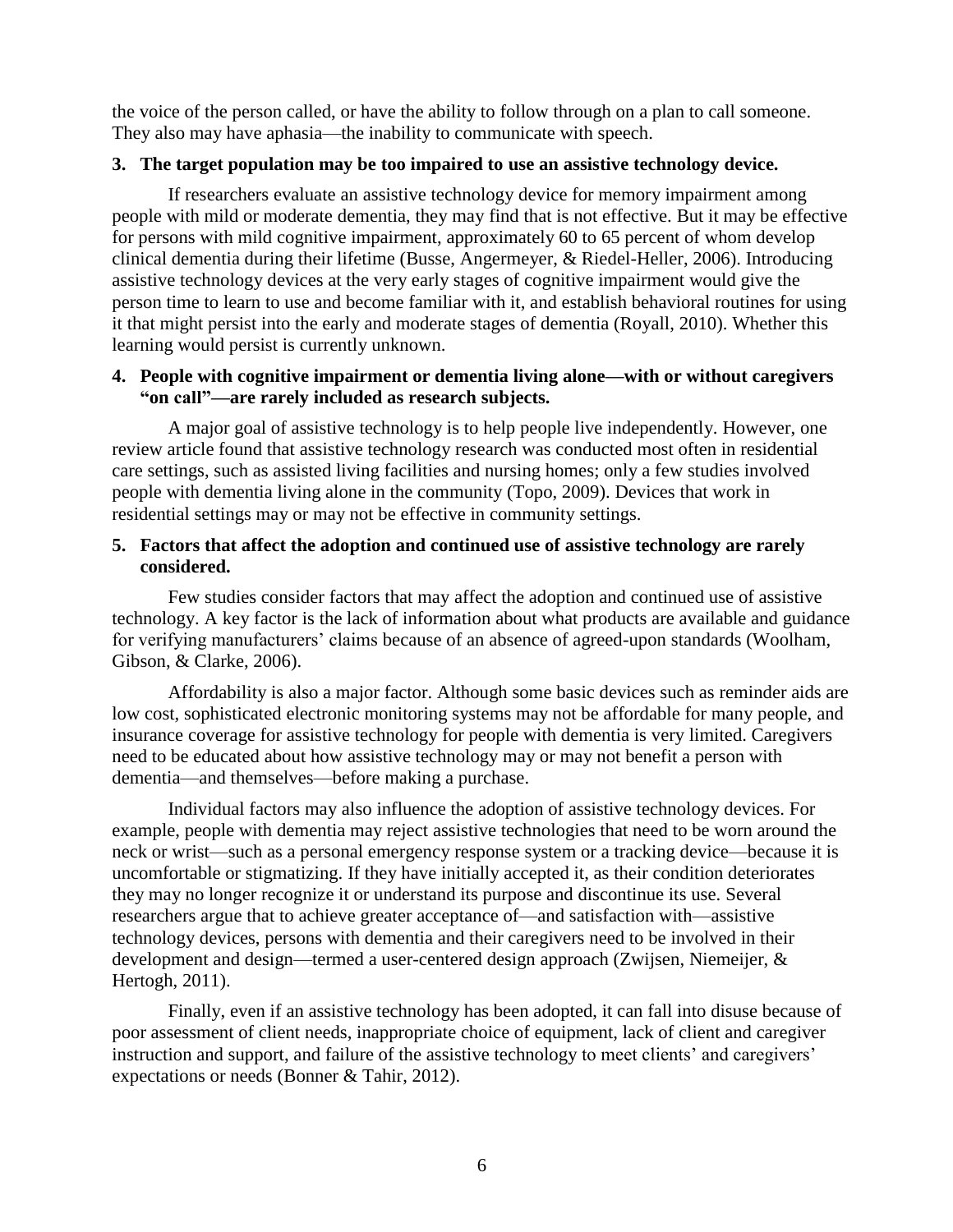## **6. Very different types of studies are conducted by researchers in diverse fields—with varying purposes and outcomes.**

Because the definition of assistive technology is so broad, the literature on its use and effectiveness spans markedly different types of technologies with researchers from very different fields, including engineering, computer science, mathematics, robotics, rehabilitation, psychiatry, social work, nursing, and occupational therapy. As one author noted, the studies are difficult to compare because of the large variety of aims, technologies, research designs, and outcome measurements (Topo, 2009). Such a fragmented approach to determining the effectiveness of assistive technology in dementia care is a barrier to developing evidence on its effectiveness.

#### **Using Assistive Technology in "Real World" Settings**

Many assistive technology products are available that may help compensate for memory impairment and disorientation. Some products are available to facilitate communication, exercise, entertainment, and relaxation, which may help to decrease behavioral symptoms. Importantly, a wide range of monitoring technologies is available to relieve caregivers from the strain of constant supervisory attentiveness. They include technologies to alert caregivers when an individual gets out of bed during the night or attempts to leave the home at unexpected or inappropriate times, and to help ensure safer walking and address wandering problems. The availability of wireless technology has increased the range of products available and reduced the price of many (O'Keeffe, Maier, & Freeman, 2010).

However, to be useful, an assistive technology product must be both effective *and* beneficial. A product that is effective (i.e., achieves its intended purpose) but causes distress is not beneficial. Because individuals have different needs, abilities, and preferences, no product will be useful for everyone with dementia. Even if an assistive technology product is effective in a research setting, its usefulness may be limited when used in the home of a person with dementia or when used inappropriately (O'Keeffe, Maier, & Freeman, 2010).

The features of dementia that can influence the acceptance, use, and effectiveness of assistive technology include a person's

- **specific pattern of cognitive abilities and deficits,**
- **specific emotional and behavioral changes,**
- personality characteristics and attitudes toward technology,
- attitude regarding assistive technology that appears to exert "external control," and
- physical and social environment (LoPresti, Mihailidis, & Kirsch, 2004).

Any of these factors can result in an assistive technology product not being used effectively or *at all*—even if it has been proven to be useful in a controlled research setting. An individual must be both willing and able to use a product and comfortable with its use. Research has indicated that the use and acceptance of an assistive technology product may also depend on individuals' personality, motivation, and insight into their deficits (Jones, 2004).

Prior to introducing an assistive technology product or monitoring system, a thorough assessment of the individual and the physical and social environment must be performed to determine if the person can use it and will benefit from it. Assessment to ensure that an assistive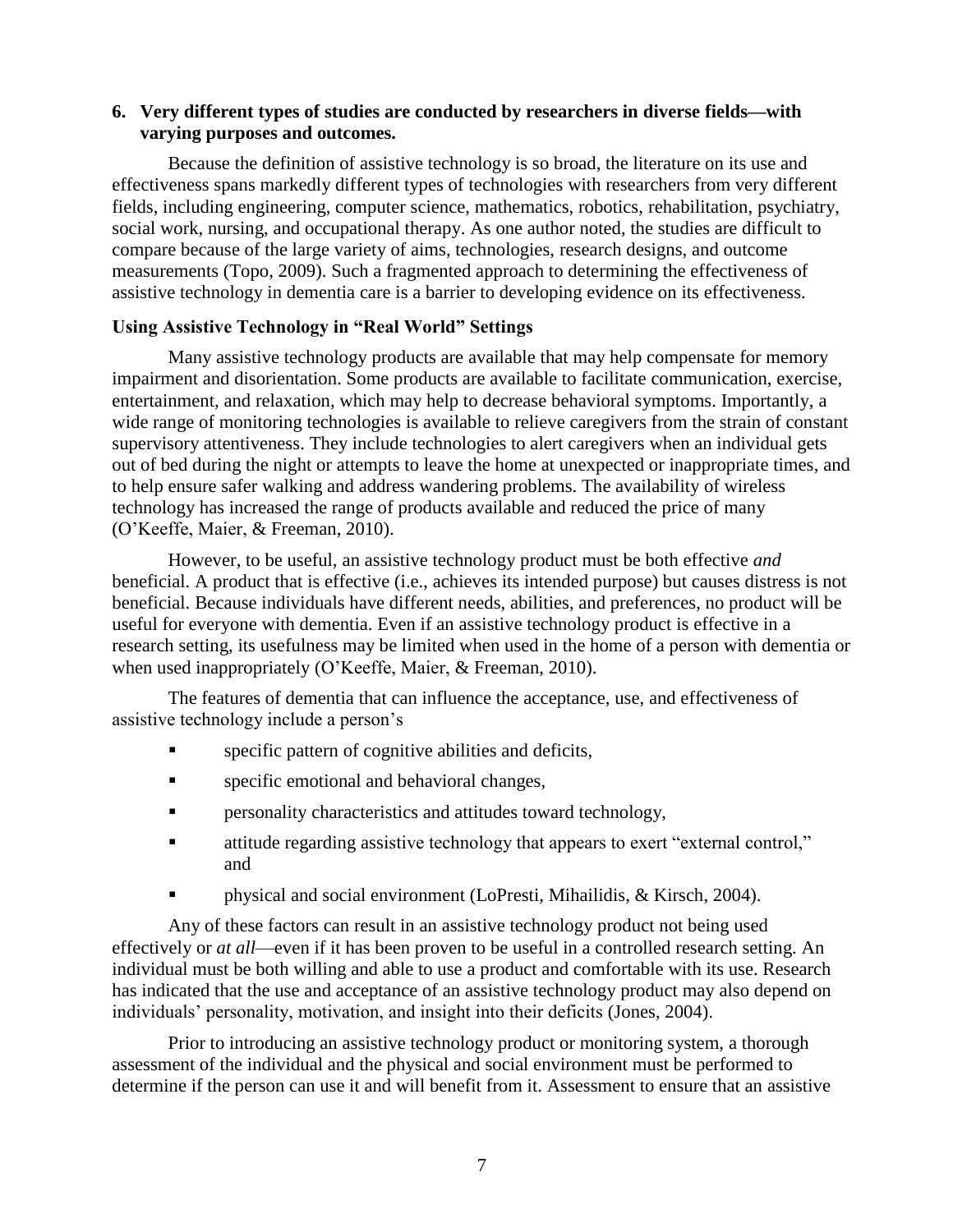technology product matches a person's deficits, abilities, and preferences must be ongoing because dementia is characterized by progressive decline (O'Keeffe, Maier, & Freeman, 2010).

Given the lack of research on the effectiveness of many commercially available products, caregivers need to introduce such products on a trial basis to determine for themselves whether they are useful—that is, both effective and beneficial. Monitoring technology to ensure safety can be of benefit to caregivers, but its use needs to be carefully implemented so that it does not cause distress to a person with dementia. For example, when a person opens an exterior door, the sound of an alarm or a voice recording that warns the person not to leave the house could be frightening or disorienting.

## **Conclusion**

The evidence base for assistive technology that can compensate for cognitive impairment is lacking, and little research has been conducted on technologies to address many common behavioral symptoms and impairments other than memory loss. Research on assistive technology would benefit from the following:

- greater involvement of persons with cognitive impairment and dementia—and their caregivers—in the identification and development of assistive technology that will make a meaningful difference in their lives;
- **Exercise 2** greater awareness of the clinical manifestations of dementia other than memory impairment;
- a better understanding of technology's potential and limitations in supporting persons with dementia and their caregivers in the community;
- a better understanding of the complexities of matching people and technology, with a focus on the factors that determine who can benefit from a specific technology and the optimal time for introducing it;
- some consensus about the target population and the selection of research subjects—taking account of the type and severity of their impairments—and about the most accurate methods to identify them; and
- interdisciplinary research: researchers in engineering, computer science, mathematics, and robotics would benefit from collaboration with professionals in gerontology, psychiatry, social work, nursing, and occupational therapy, with direct experience providing services to people with dementia living in the community.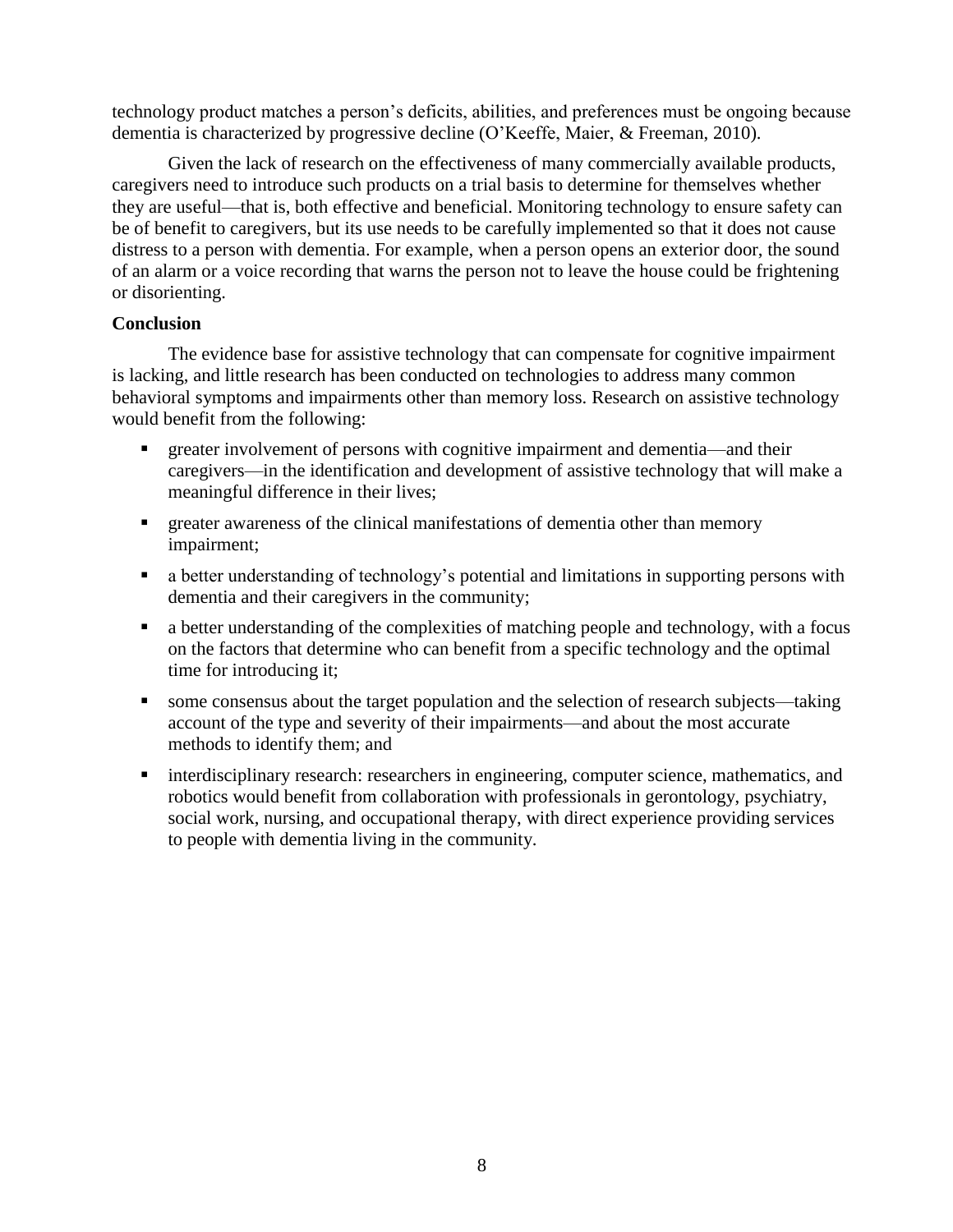#### **References**

- Alzheimer's Association. (2017). *Types of dementia*. Retrieved from <http://www.alz.org/dementia/types-of-dementia.asp>
- Alzheimer's Association. (2016). *2016 Alzheimer's disease facts and figures*. Chicago, IL. Retrieved from [http://www.alz.org/facts/.](http://www.alz.org/facts/)
- Assistive Technology Act of 1998. Retrieved from [https://www.section508.gov/assistive](https://www.section508.gov/assistive-technology-act-1998)[technology-act-1998](https://www.section508.gov/assistive-technology-act-1998)
- Bharucha, A. J., Anand, V., Forlizzi, J., Dew, M. A., Reynolds III, C. F., Stevens, S., & Wactlar, H. (2009) Intelligent assistive technology applications to dementia care: Current capabilities, limitations, and future challenges. *American Journal of Geriatric Psychiatry*; *17*(2), 88-104.
- Boger, J., Taati, B., & Mihailidis, A. (2016) Interdisciplinary development of manual and automated product usability assessments for older adults with dementia: Lessons learned. *Disability and Rehabilitation: Assistive Technology*, *11*(7), 581-587.
- Bonner, S., & Tahir, I. (2012). Assistive technology as a means of supporting people with dementia: A review. The Housing Learning and Improvement Network/ [www.housinglin.org.uk.](http://www.housinglin.org.uk/) Retrieved from [https://www.housinglin.org.uk/Topics/type/Assistive-technology-as-a-means-of](https://www.housinglin.org.uk/Topics/type/Assistive-technology-as-a-means-of-supporting-people-with-dementia-A-Review/)[supporting-people-with-dementia-A-Review/](https://www.housinglin.org.uk/Topics/type/Assistive-technology-as-a-means-of-supporting-people-with-dementia-A-Review/)
- Busse, A., Angermeyer, M. C., & Riedel-Heller, S. G. (2006). Progression of mild cognitive impairment to dementia: A challenge to current thinking. *The British Journal of Psychiatry, 189,* 399–404. Retrieved from<http://bjp.rcpsych.org/cgi/content/full/189/5/399>
- Cummings, J. L., Morstorf, T., & Zhong, K. (2014). Alzheimer's disease drug-development pipeline: Few candidates, frequent failures. *Alzheimer's Research & Therapy*, *6*, 37.
- De Luca, R., Bramanti, A., De Cola, M. C., Leonardi, S., Torrisi, M., Aragona, B., Trifiletti, A., Ferrara, M. D., Amante, P., Casella, C., Bramanti, P., & Calabrò, R. S. (2016). Cognitive training for patients with dementia living in a Sicilian nursing home: A novel web-based approach. *Neurological Science*, *37*(10), 1685-1691.
- Dishman, E., & Carrillo, M. C. (2007). Perspective on everyday technologies for Alzheimer's care: Research findings, directions, and challenges. *Alzheimer's & Dementia, 3*, 227–234.
- Dovel, E. & Astell, A.J. (2017). The use of motion-based technology for people living with dementia or mild cognitive impairment: A literature review. *Journal of Medical Internet Research,* 19(1).
- Fleming, R., & Sum, S. (2014). Empirical studies on the effectiveness of assistive technology in the care of people with dementia: A systematic review; *Journal of Assistive Technologies*, 8(1).
- Fogel, B. (2001). The significance of frontal system disorders for medical practice and health policy. In Salloway, S. P., Mallory, P. F., & Duffy, J. D. (Eds.), *The frontal lobes and neuropsychiatric illness*. Arlington, Virginia: American Psychiatric Association Publishing.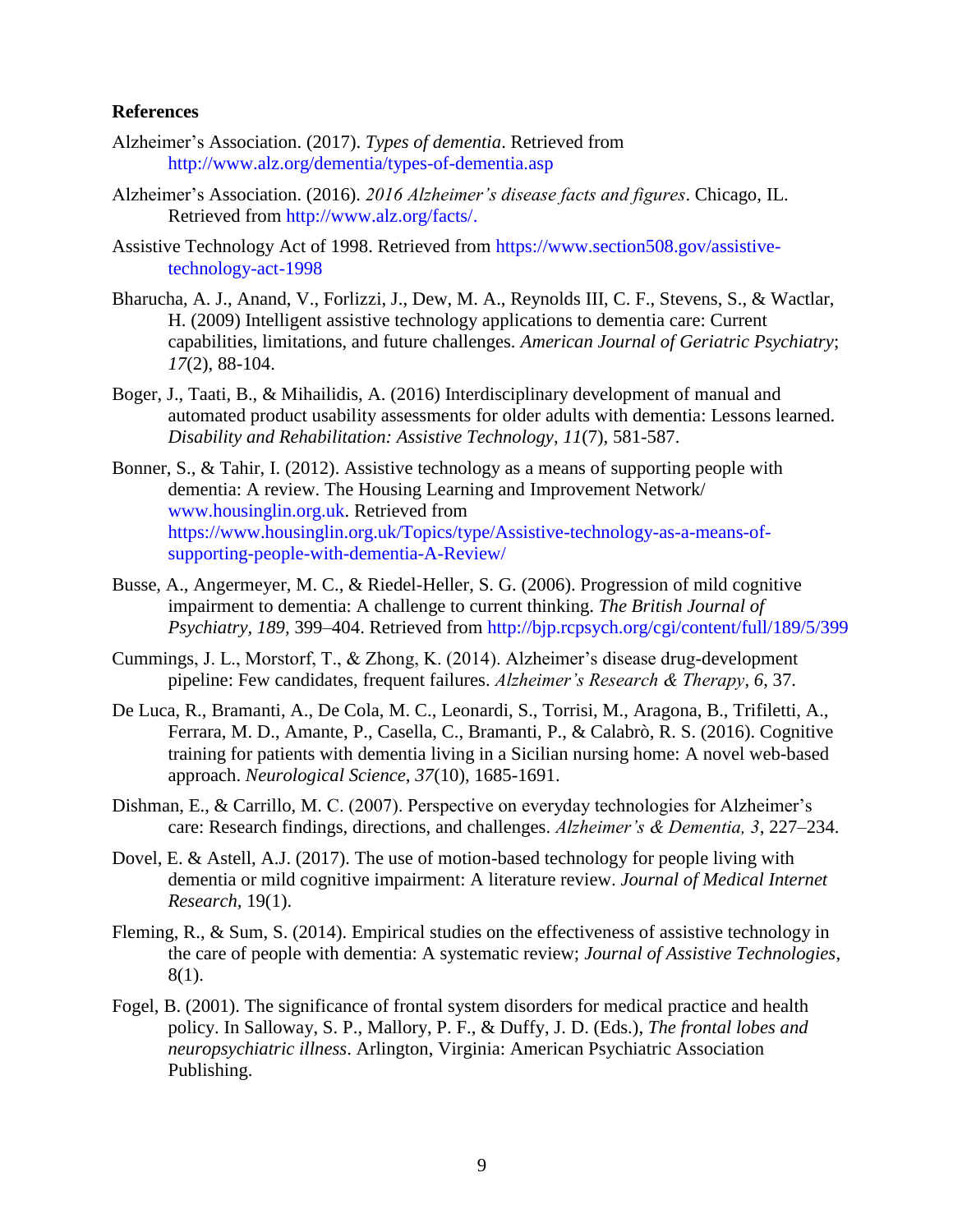- Hebert, L. E., Weuve, J., Scherr, P. A., & Evans, D. A. (2013). Alzheimer disease in the United States (2010–2050) estimated using the 2010 Census. *Neurology*, *80*(19), 1778–1783.
- Jones, K. (2004). *Enabling technologies for people with dementia. Report of the assessment study in England*. Retrieved from [http://enableproject.org/download/Enable%20-](http://enableproject.org/download/Enable%20-%20National%20Report%20-%20UK.pdf) [%20National%20Report%20-%20UK.pdf](http://enableproject.org/download/Enable%20-%20National%20Report%20-%20UK.pdf)
- Kerssens, C., Kumar, R., Adams, E., Knott, C.C., Matalenas, L., Sanford, J.A., & Rogers, W.A. (2015). Personalized technology to support older adults with and without cognitive impairment living at home. *American Journal of Alzheimer's Disease and Other Dementias, 30*(1), 85-97.
- Lanza, C., Knörzer, O., Weber, M., & Riepe, M.W. (2014). Autonomous spatial orientation in patients with mild to moderate Alzheimer's disease by using mobile assistive devices: A pilot study. *Journal of Alzheimer's Disease*, 42(3), 879-884.
- LoPresti, E. F., Mihailidis, A., & Kirsch, N. (2004) Assistive technology for cognitive rehabilitation: State of the art. *Neuropsychological Rehabilitation, 14*(1/2), 5–39.
- Martin, S., Kelly, G., Kernohan, W. G., McCreight, B., & Nugent, C. (2008). Smart home technologies for health and social care support. *Cochrane Database Systemic Review,* (4), CD006412.
- National Center on Caregiving. (2017). *A population at risk*. Retrieved from [https://www.caregiver.org/caregiver-health.](https://www.caregiver.org/caregiver-health)
- National Institute on Aging (NIA). (2016). *About Alzheimer's disease: Alzheimer's basics*. Bethesda, MD. Retrieved from [https://www.nia.nih.gov/alzheimers/topics/alzheimers](https://www.nia.nih.gov/alzheimers/topics/alzheimers-basics#dementia)[basics#dementia](https://www.nia.nih.gov/alzheimers/topics/alzheimers-basics#dementia)
- Niedens, M. (2012) *The neuropsychiatric symptoms of dementia. A visual guide to response considerations.* Retrieved from [https://www.alz.org/documents/heartofamerica/Neuropsych\\_Book\\_LR.pdf](https://www.alz.org/documents/heartofamerica/Neuropsych_Book_LR.pdf)
- O'Keeffe, J., Maier, J., & Freeman, M. (2010) *Assistive technology for persons with dementia and their caregivers at home: What might help.* Research Triangle Park, Research Triangle Institute. Final Report to the Administration on Aging, Washington, DC
- Olsson, A., Engström, M., Skovdahl, K., & Lampic, C. (2012). My, your and our needs for safety and security: Relatives' reflections on using information and communication technology in dementia care. *Scandinavian Journal of Caring Sciences*, 26(1), 104-112.
- Royall, D. (2010). Personal communication, June 28, 2010. Cited in O'Keeffe, J., Maier, J., & Freeman, M. (2010).
- Sales, A., Mayordomo, T., Redondo, R., Torres, M., & Bendicho, J. (2016). Psychological and behavioral disorders in dementia. *International Journal of Emergency Mental Health and Human Resilience*, 18(2). Retrieved from [https://www.omicsonline.com/open](https://www.omicsonline.com/open-access/psychological-and-behavioral-disorders-in-dementia-1522-4821-1000334.pdf)[access/psychological-and-behavioral-disorders-in-dementia-1522-4821-1000334.pdf](https://www.omicsonline.com/open-access/psychological-and-behavioral-disorders-in-dementia-1522-4821-1000334.pdf)
- Teri, L., Logsdon, R., & McCurry, S. (2008). Exercise interventions for dementia and cognitive impairment: The Seattle protocols. *Journal of Nutrition, Health, and Aging*, *12*(6), 391– 394.